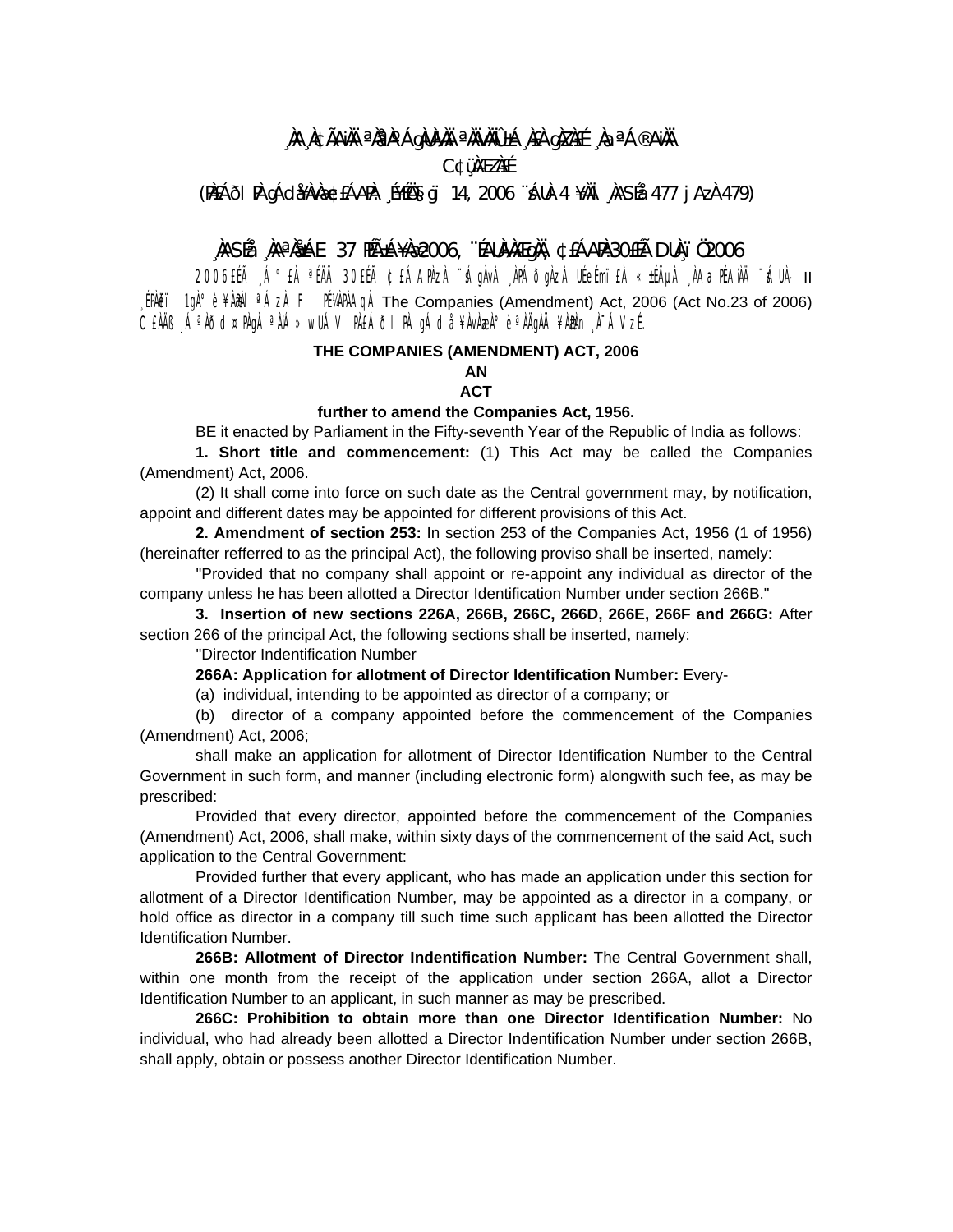**266D: Obligation of director to intimate Directror Identification Number to concerned company or companies:** Every existing director shall, within one month of the receipt of Director Identification Number from the Central Government, intimate his Director Identification Number to the company or all companies wherein he is a director.

**266E: Obligation of company to inform Director Identification Number to Registrar:** (1) Every company shall, within one week of the receipt of intimation under section 266D, furnish the Director Identification Number of all its directors to the Registrar or any other officer or authority as may be specified by the Central Government.

 (2) Every intimation under sub-section (1) shall be furnished in such form and manner as may be prescribed.

**266F: Obligation to indicate Director Indentification Number:** Every person or company, while furnishing any return, information or particulars as are required to be furnished under this Act, shall quote the Director Identification Number in such return, information or particulars in case such return, information or particulars relate to the director or contain any reference of the director.

**266G: Penalty for contravention of provisions of section 266A or section 266C or section 266D or section 266E:** If any individual or director, referred to in section 266A or section 266C or section 266D or a company referred to in section 266E, contravenes any of the provisions of those sections, every such individual or director or the company, as the case may be, who or which, is in default, shall be punishable with fine which may extend to five thousand rupees and where the contravention is a continuing one, with a further fine which may extend to five hundred rupees for every day after the first during which the contravention continues.

**Explanation:** For the purposes of sections 266A, 266B, 266C, 266D, 266E and 266F, the Director Identification Number means an identification number which the Central Government may allot to any individual, intending to be appointed as director or to any existing directors of a company, for the purpose of his identification as such."

**4. Insertion ofnew sections 610B, 610C, 610D and 610E:** After section 610A of the principal Act, the following sections shall be inserted, namely:

**"610B: Provisions relating to filing of applications, documents inspection, etc., through electronic form:** (1) Notwithstanding anything contained in this Act, and without prejudice to the provisions contained in section 6 of the Information Technology Act, 2000 (21 of 2000), the Central Government may, by notification in the Official Gazette, make rules so as to require from such date as may be specified in the rules, that-

 (a) such applications, balance-sheet, prospectus, return, declaration, memorandum of association, articles of association, particulars of charges, or any other particulars or document as may be required to be filed or delivered under this Act or rules made thereunder, shall be filed through the electronic form and authenticated in such manner as may be specified in the rules;

 (b) such document, notice, any communication or intimation, required to be served or delivered under this Act, shall be served or delivered under this Act through the electronic form and authenticated in such manner as may be specified in the rules;

 (c) such applications, balance-sheet, prospectus, return, register, memorandum of association, articles of association, particulars of charges, or any other document and return filed under this Act or rules made thereunder shall be amintained by the Registrar in the electronic form and registered or authenticated, as the case may be, in such manner as may be specified in the rules;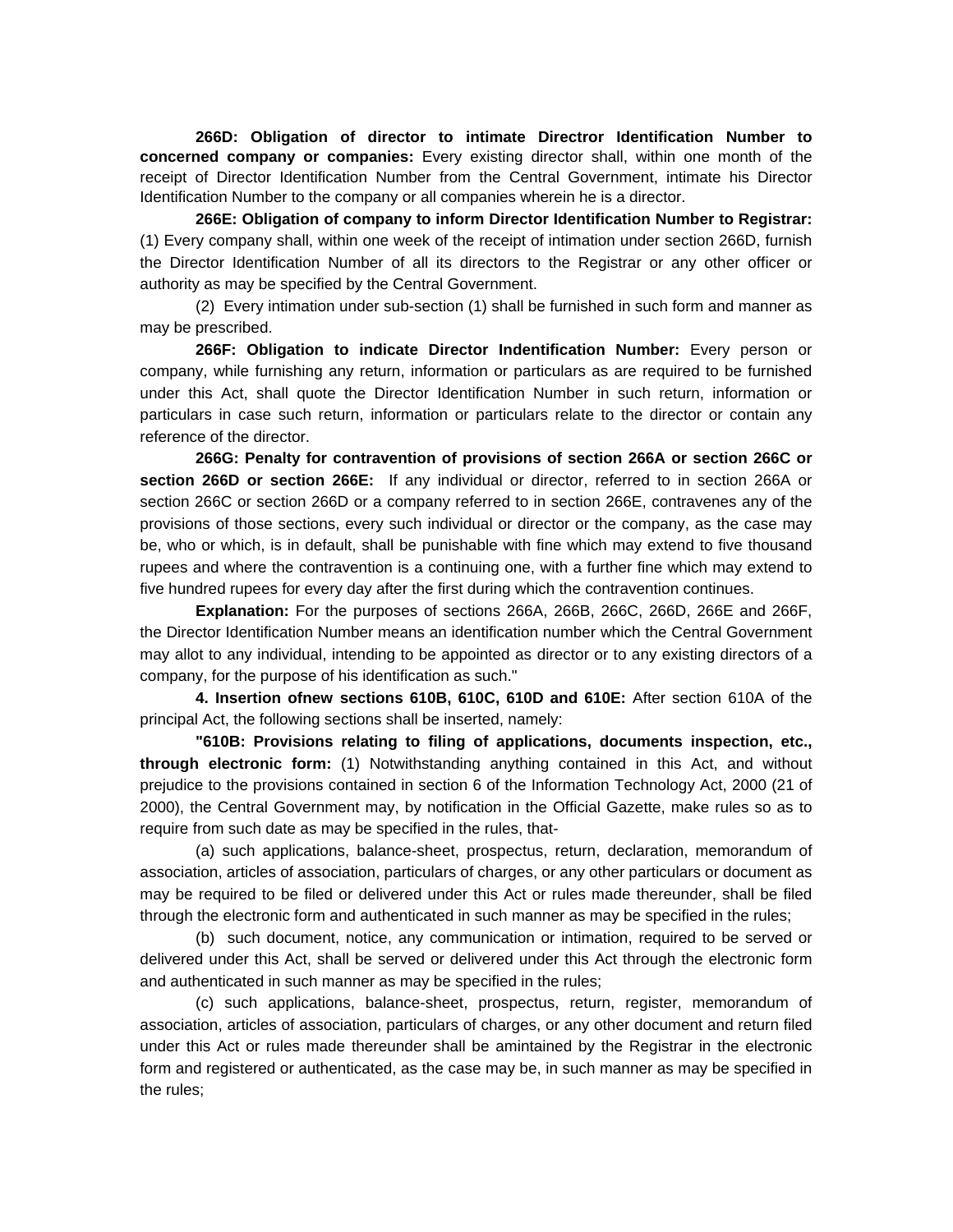(d) such inspections of the memorandum of association, articles of association, register, index, balance-sheet, return or any other document maintained in the electronic form, which is otherwise available for such inspection under this Act or rules made thereunder, may be made by any persons through the electronic form as may be specified in the rules;

 (e) such fees, charges or other sums payable under this Act or rules made thereunder shall be paid through the electronic form and in such manner as may be specified in the rules;

 (f) the Registrar shall, register change of registered office, alteration of memorandum of association or articles of association, prospectus, issue certificate of incorporation or certificate of commencement of business, register such document, issue such certificate record notice, receive such communication as may be required to be registered or issued or recorded or received, as the case may be, under this Act or rules made thereunder or perform duties or discharge functions or exercise powers under this Act or rules made thereunder or do any act which is by this Act directed to be performed or discharged or exercised or done by the Registrar, by the electronic form, in such manner as may be specified in the rules.

 (2) The Central Government may, by notification in the Official Gazette, frame a scheme to carry out the provisions pecified under sub-section (1) through the electronic form:

 Provided that the Central Government may appoint different dates in respect of different Registrar of Companies or Regional Directors from which such scheme shall come into force.

**610C. Power to modify Act in relation to electronic records (inlcuding the manner and form in which electronic records shall be filed):** (1) The Central Government may, by notification in the Official Gazette, direct that any of the provisions of this Act, so far as it is required for the purpose of electronic record specified under section 610B in the electronic form,-

 (a) shall not apply, in relation to the matters specified under clauses (a) to (f) of subsection (1) of section 610B, as may be specified in the notification; or

 (b) shall apply, in relation to the matters specified under clauses (a) to (f) of sub-section (1) of section 610B only with such consequential exceptions, modifications or adoptions as may be specified in the notification:

 Provided that no such notification which relates to imposition of fines or other pecuniary penalties or demand or payment of fees or contravention of any of the provisions of this Act or offence shall be issued under this sub-section.

 (2) A copy of every notification proposed to be issued under sub-section (1), shall be laid in draft before each House of Parliament, while it is in session, for a total period of thirty days which may be comprised in one session or in two or more successive sessions, and if, before the expiry of the session immediately following the session or the successive sessions aforesaid, both House agree in disapproving the issue of the notification or both Houses agree in making any modification in the notification , the notification shall not be issued or, as the case may be, shall be issued only in such modified form as may be agreed upon by both the Houses.

**610D. Providing of value added services through electronic form:** The Central Government may provide such value added services through the electronic form and levy such fees as may be prescribed.